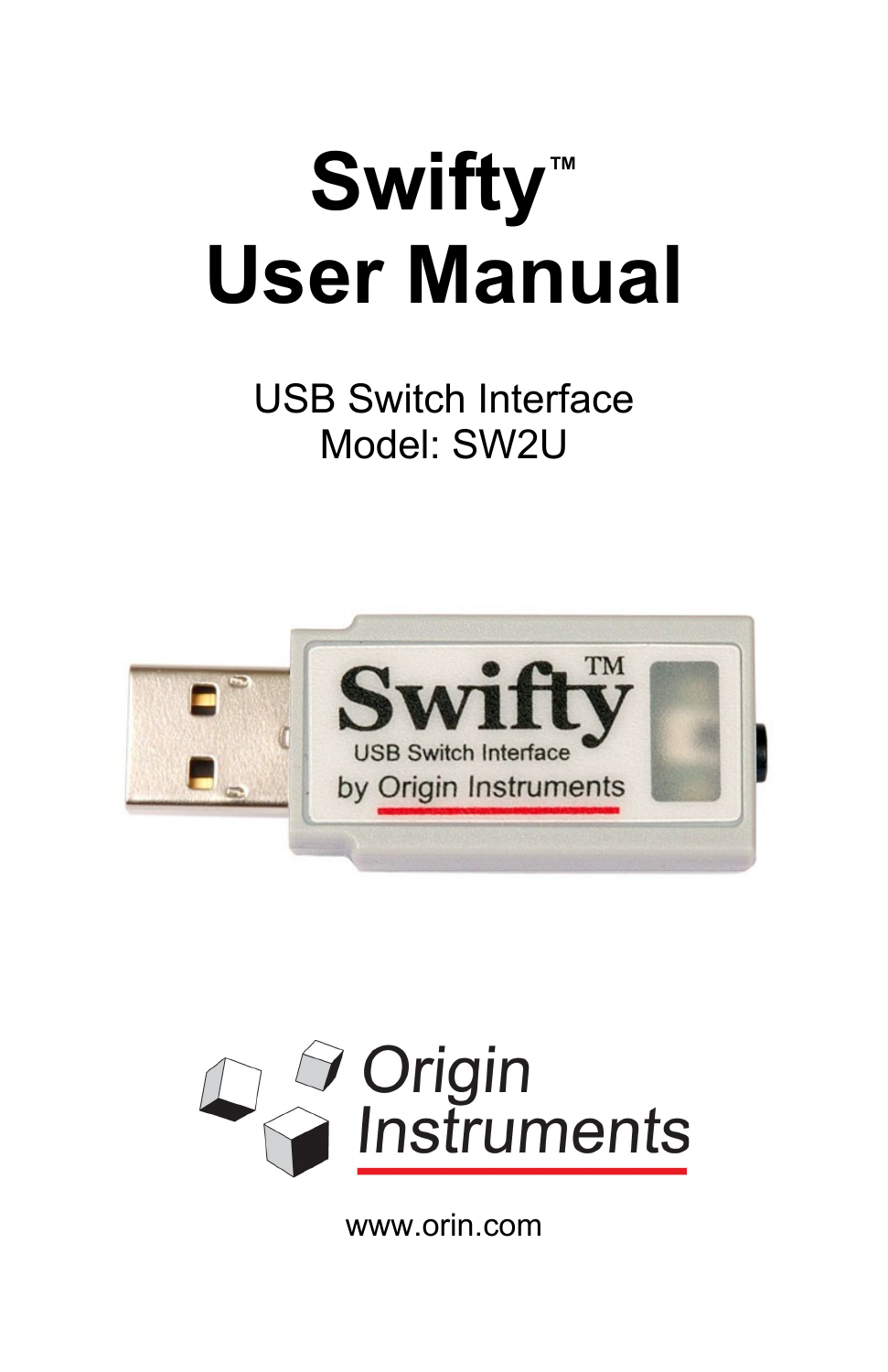# <span id="page-1-0"></span>**Table of Contents**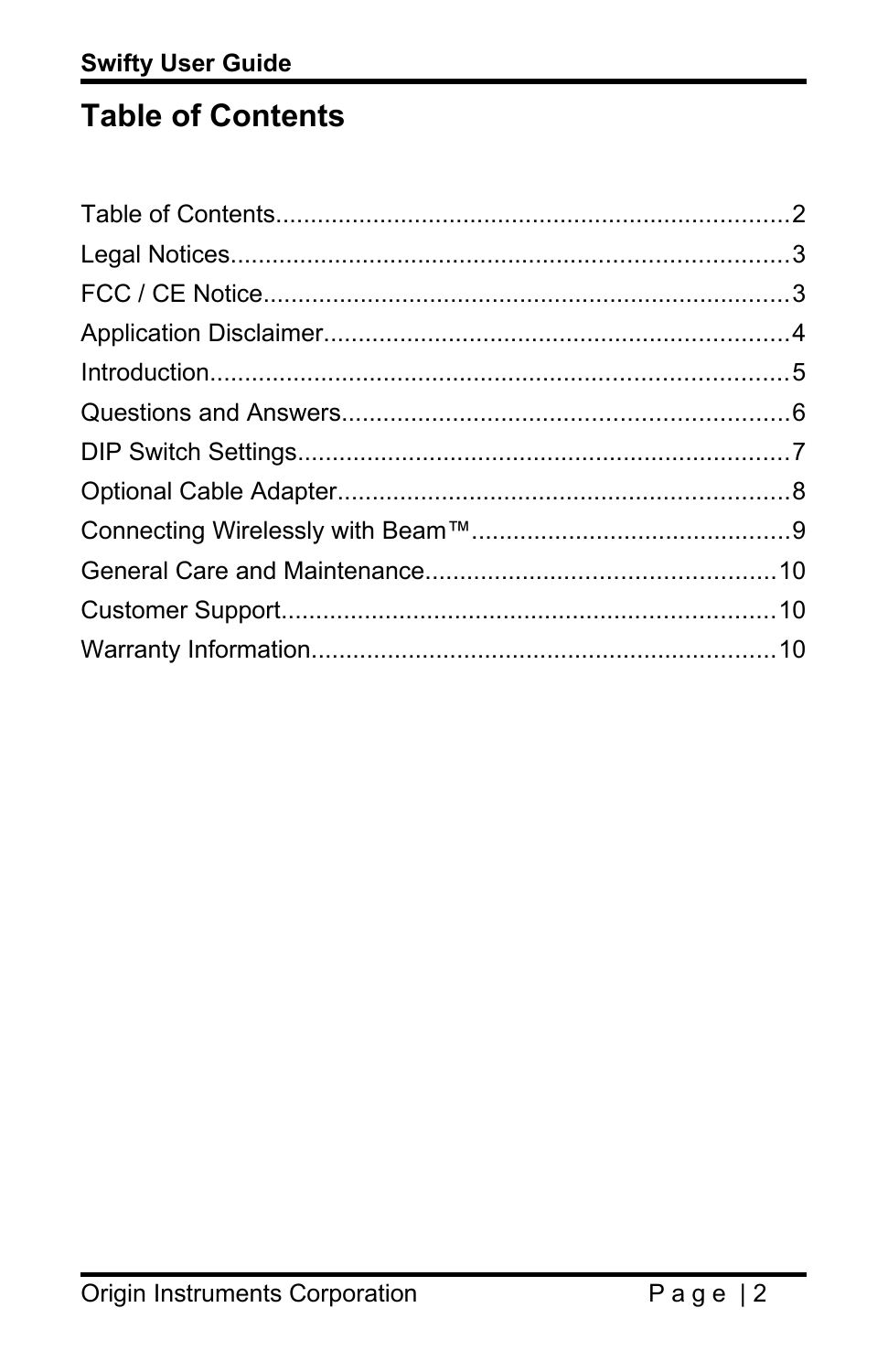# <span id="page-2-1"></span>**Legal Notices**

Information in this User Guide is provided "as is" by Origin Instruments, is subject to change without notice, does not represent a commitment on the part of Origin Instruments, and is provided without warranty of any kind, either expressed or implied, including any implied warranties of merchantability or fitness for a particular purpose. No part of this document may be reproduced or transmitted in any form or by any means, electronic or mechanical, including photocopying, recording or information storage and retrieval systems, for any purpose other than the purchaser's personal use, without the express written permission of Origin Instruments.

Origin Instruments is not responsible for any problems caused by unauthorized modification of Swifty and will not be responsible for direct or consequential damages associated with any use of Swifty.

## <span id="page-2-0"></span>**FCC / CE Notice**

# FC CE

Products bearing the CE marking have been tested and are declared by Origin Instruments Corporation of 854 Greenview Drive, Grand Prairie, Texas 75050, USA to be in conformity with the following standards or other normative documents and following the provisions of the Electromagnetic Compatibility Directive, 89/336/EEC:

- EN 55022 Class B Emissions (Radiated Emission)
- EN 61000-4-2, Electrostatic Discharge Immunity
- EN 61000-4-3, Radiated Immunity

Origin Instruments Corporation has tested Swifty and found that it complies with the limits for a Class B digital device, pursuant to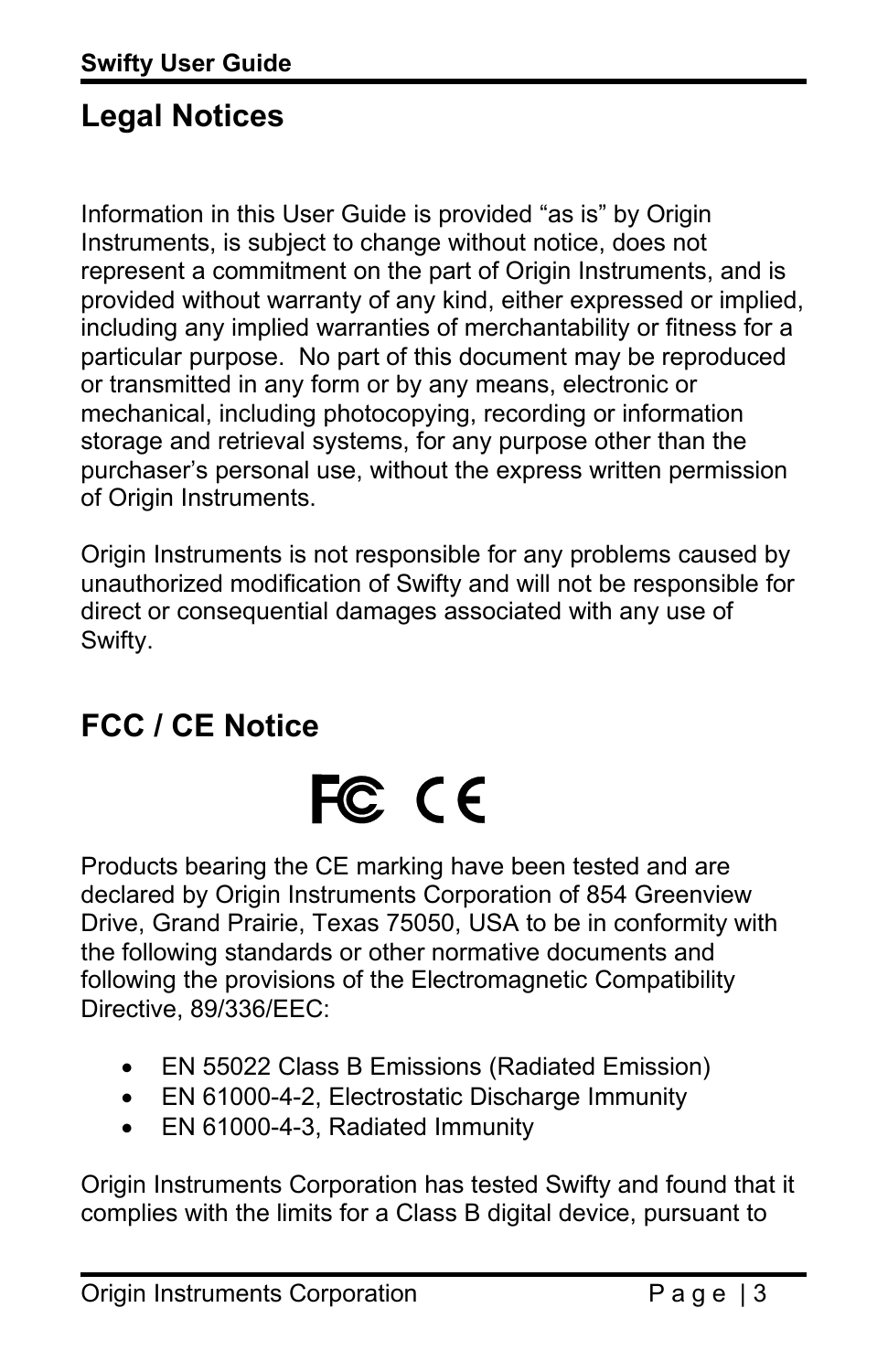#### **Swifty User Guide**

Part 15 of the FCC Rules. These limits are designed to provide reasonable protection against harmful interference in a residential installation.

Operation is subject to the following two conditions: (1) this device may not cause harmful interference, and (2) this device must accept any interference received, including interference that may cause undesired operation.

If this product is suspected of causing interference to a radio or television receiver, remove and apply power to the equipment and determine whether it is the cause of the disturbance. If a problem exists, the user is encouraged to try and correct the problem by one of the following measures:

- 1. Reorient or relocate the receiving antenna.
- 2. Increase the separation between the equipment and the receiver.
- 3. Reorient the equipment cables.
- 4. Consult the dealer or Origin Instruments for additional suggestions.

Origin Instruments is not responsible for any problems caused by unauthorized modification of this equipment.

# <span id="page-3-0"></span>**Application Disclaimer**

Swifty is designed for use by people who have limited or no motor capability enabling them to operate switch activated devices. However, it should not be used in an application where personal injury or property loss could occur if the Swifty failed for some reason. **Origin Instruments products are** *not* **authorized for use as surgical aids or as part of a system intended to support or sustain life.** The user assumes full responsibility for determining the suitability of Swifty for the intended application.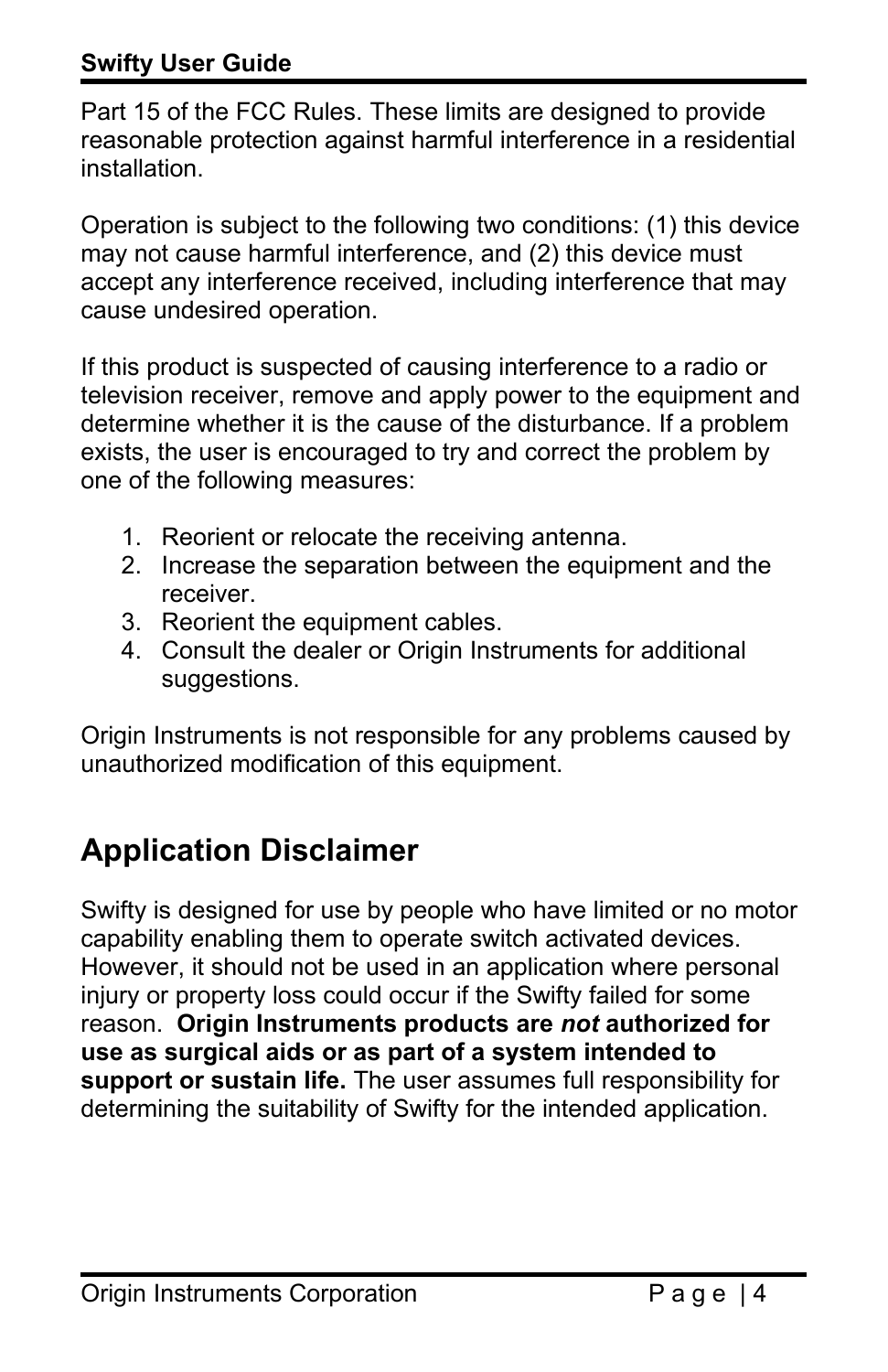# <span id="page-4-0"></span>**Introduction**

Swifty is a compact USB switch interface. It accepts industry standard 3.5 mm stereo or mono plugs and directly interfaces up to two adaptive switches to a computer. Swifty is powered from the USB host and does not require external power. Swifty uses standard USB Human Interface Device (HID) drivers and works with Windows, Mac and Linux computers, and Android and iOS devices with adapters, and many Alternative and Augmentative Communication (AAC) devices.

#### **Swifty Features:**

- Extremely Low Latency
- Extremely Low Power
- 3.5-mm (1/8-inch ) Stereo Jack
- Accepts Single or Dual Switches (stereo plug)
- Up to 3 Switch Inputs with Available [Beam](http://orin.com/access/wst/index.htm)™
- Wireless Input with Available Beam
- Mouse Button Emulation
- Joystick Button Emulation
- Keyboard Emulation
- Full Speed USB Device
- Supports USB Remote Wakeup
- Uses Standard USB HID Drivers
- Weighs ½-ounce (14-grams)
- $\bullet$  2- by 0.8- by 0.5-inches (51- by 20- by 13-mm)
- Works with Windows, MacOS, Linux, and Android and iOS with Adapters
- Origin Instruments Quality, Reliability and Support

Swifty has two status LEDs. Both the red and green LEDs are turned on when Swifty is first connected to a USB port. Both LEDs turn off after the computer recognizes Swifty and USB enumeration is complete. Thereafter, the red LED turns on when a wired switch is actuated, and the green LED turns on when a wireless switch (using Beam) is actuated.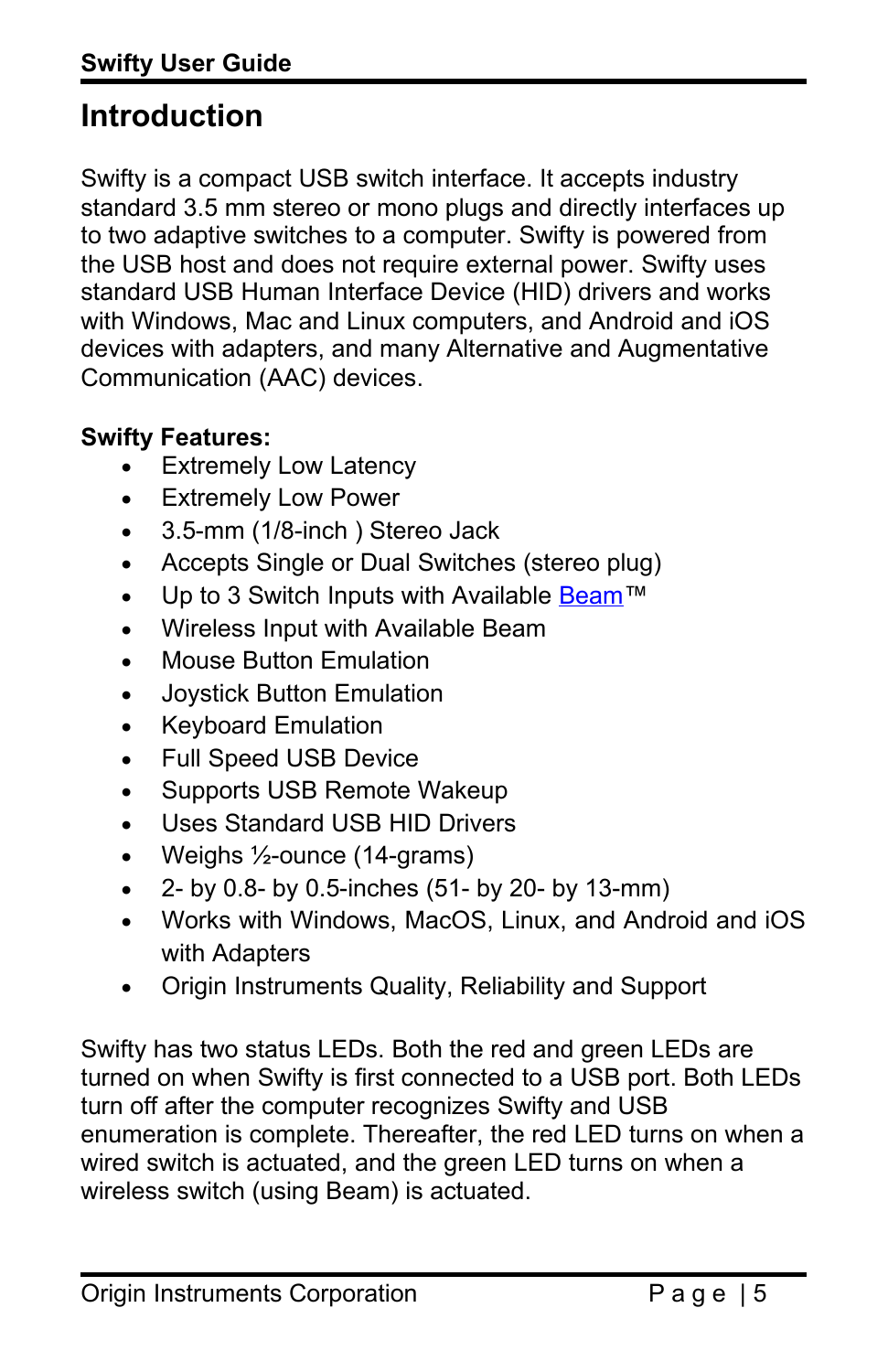## <span id="page-5-0"></span>**Questions and Answers**

#### **How do I connect two adaptive switches to Swifty?**

Switch combinations such as Sip/Puff or Left/Right can directly connect using a single stereo cable. This greatly reduces the complexity of cabling. Similarly, if you are integrating two switches into an adaptive mount, we recommend the use of stereo cabling for connection to Swifty.

For connecting two switches with independent cables and connectors, use our optional mono to stereo Cable Adapter.

For wireless applications, up to three independent adaptive switches can be connected directly to Beam.

Swifty can automatically determine when one or two switches are connected.

#### **Will Swifty wake up my computer?**

Yes, Swifty will wake a host that supports USB Remote Wakeup.

#### **Swifty can emulate a mouse, a joystick, or a keyboard. Which should I use?**

Built-in USB drivers for all of these devices are packaged with the Microsoft Windows, Apple macOS, and Linux operating systems. So the choice is usually dependent on the requirements of assistive software that you are using with Swifty. Some assistive applications can be configured for activation by your choice of device type – mouse, joystick or keyboard.

When you have a choice, we recommend joystick emulation. This often eliminates any potential for assistive software to be mistakenly activated by conventional use of the computer's mouse or keyboard. Thus, Swifty's joystick emulation is especially helpful when two people use the same computer, as in student-teacher interaction.

For Apple Switch Control on iPad, iPhone and iPod touch use keyboard mode.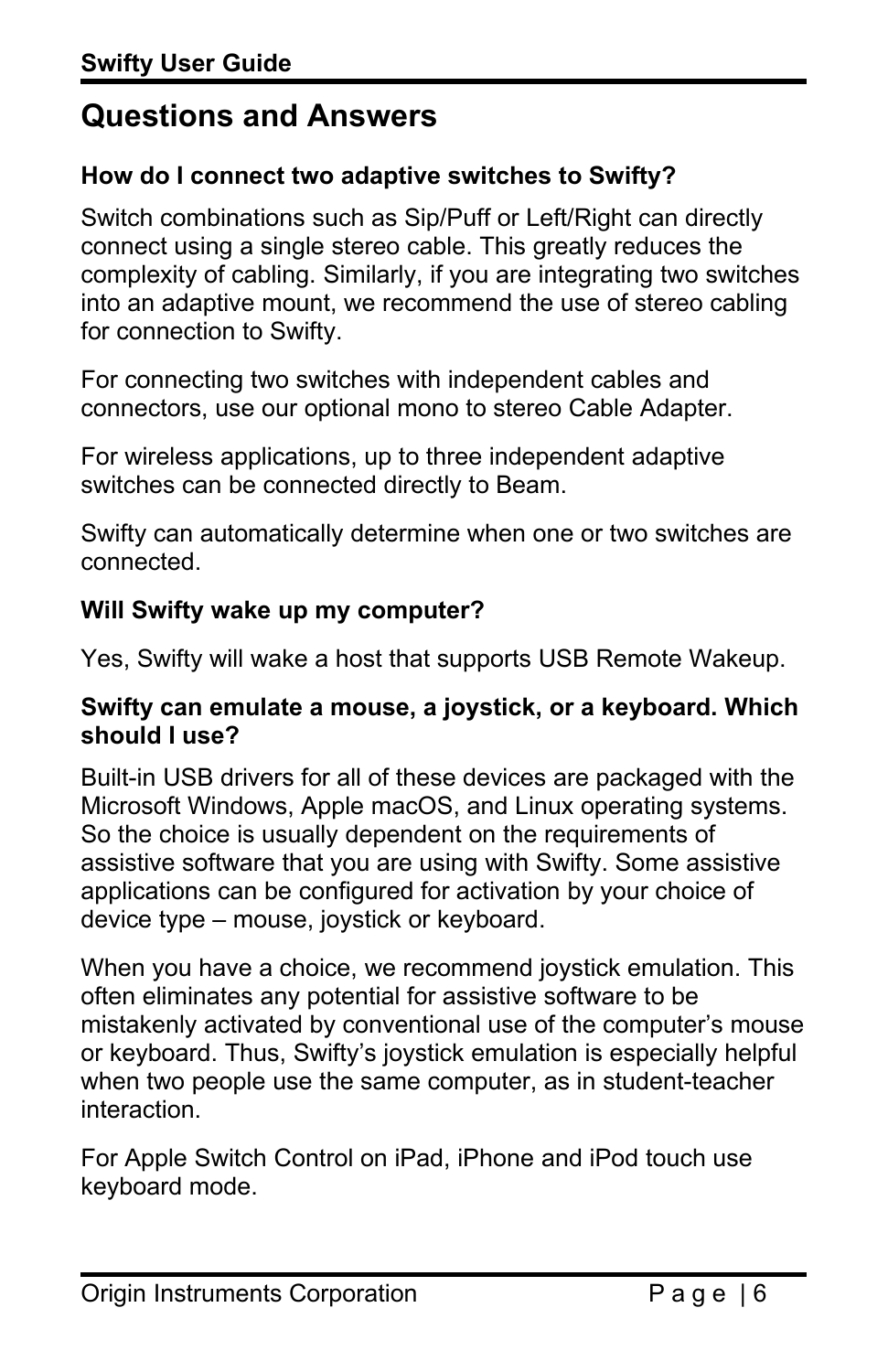# <span id="page-6-0"></span>**DIP Switch Settings**

Swifty integrates a compact four-position DIP Switch for user options. DIP Switch settings can be readily changed using one end of a paper clip. The factory default settings are all DIP Switches ON.

When viewing Swifty's DIP Switch rotated such that Swifty's USB connector extends to the left, any switches pushed up are ON and switches pushed down are OFF. Switch one is on the left. After you modify the DIP Switch settings, un-plug and re-plug Swifty to enable the new configuration.

| Switch 1 | Switch 2   | <b>USB Device</b>      | <b>Interface Actions</b> |
|----------|------------|------------------------|--------------------------|
| ON       | ON         | Mouse                  | Left, Right, Middle*     |
| OFF      | ON         | Joystick               | Btn1, Btn2, Btn3*        |
| ΟN       | <b>OFF</b> | Keyboard<br>(For iPad) | Enter, Space, Tab*       |
| OFF      | OFF        | Keyboard               | $1, 2, 3^*$              |

\* Up to two switches can be directly connected to Swifty and up to three switches can be wirelessly interfaced with the optional Beam transmitter.

| Switch 3 | l Function        |
|----------|-------------------|
| ΩN       | Mono Connector*   |
| OEE      | Stereo Connector* |

\* Set DIP Switch 3 to ON when using a single switch and OFF when connecting two switches using a stereo cable or a mono-to-stereo adapter. *Starting with Model SW2, Swifty automatically determines if one or two switches are connected, and Switch 3 can be on or off.*

| Switch 4 | l Function              |
|----------|-------------------------|
| ωN       | <b>Wireless Enabled</b> |
| OFF      | Wireless Disabled*      |

\* Wireless Disabled can be useful when two or more Swifty units are operating in the same room and you want only one Swifty to be controlled by the optional Beam transmitter.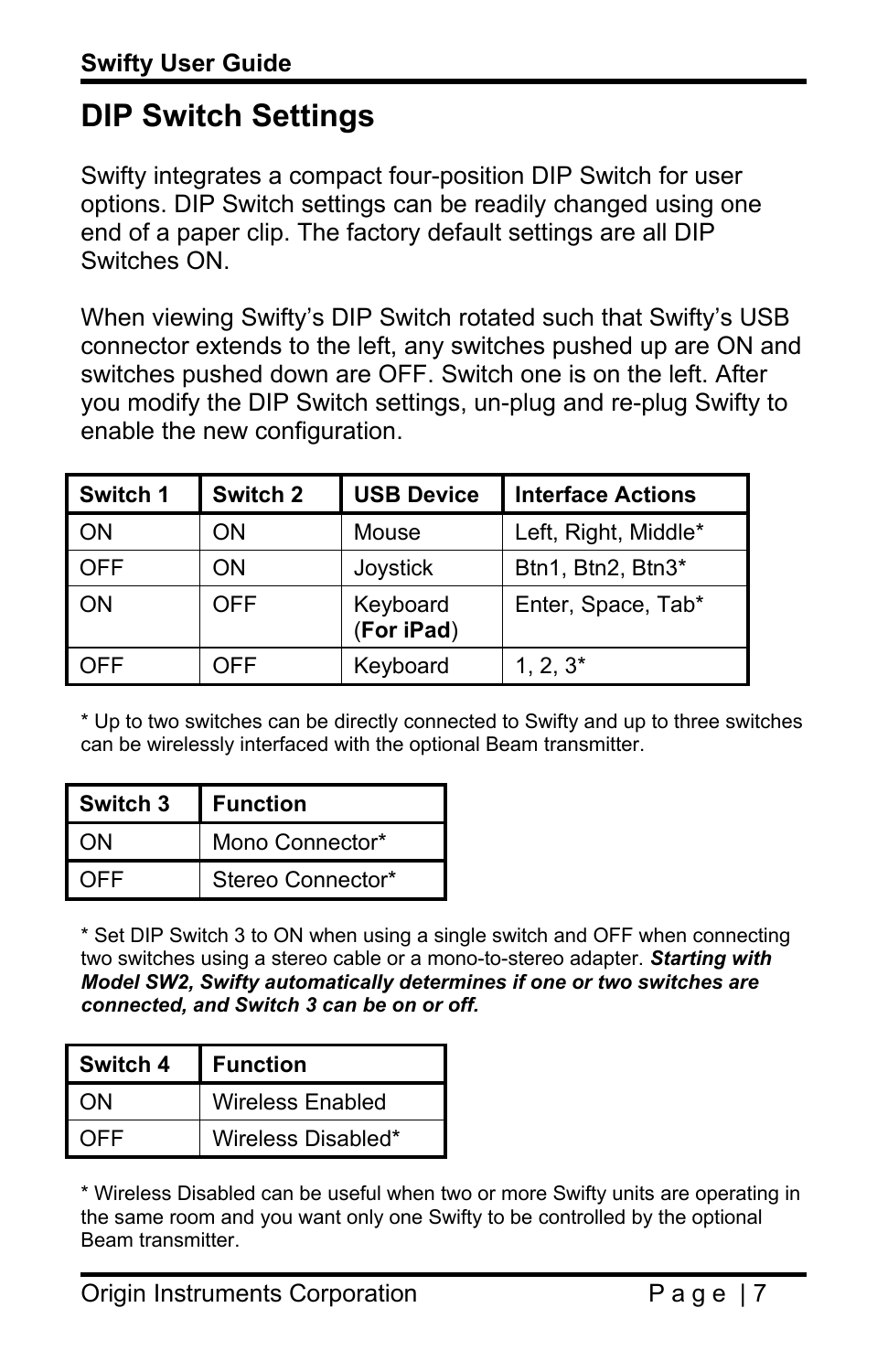# <span id="page-7-0"></span>**Optional Cable Adapter**

The optional Mono to Stereo Cable Adapter allows two independent switches with mono plugs to be connected to Swifty.

The Cable Adapter can also be used with other switch-connected devices, like Tapio, HeadMouse® or third party devices.

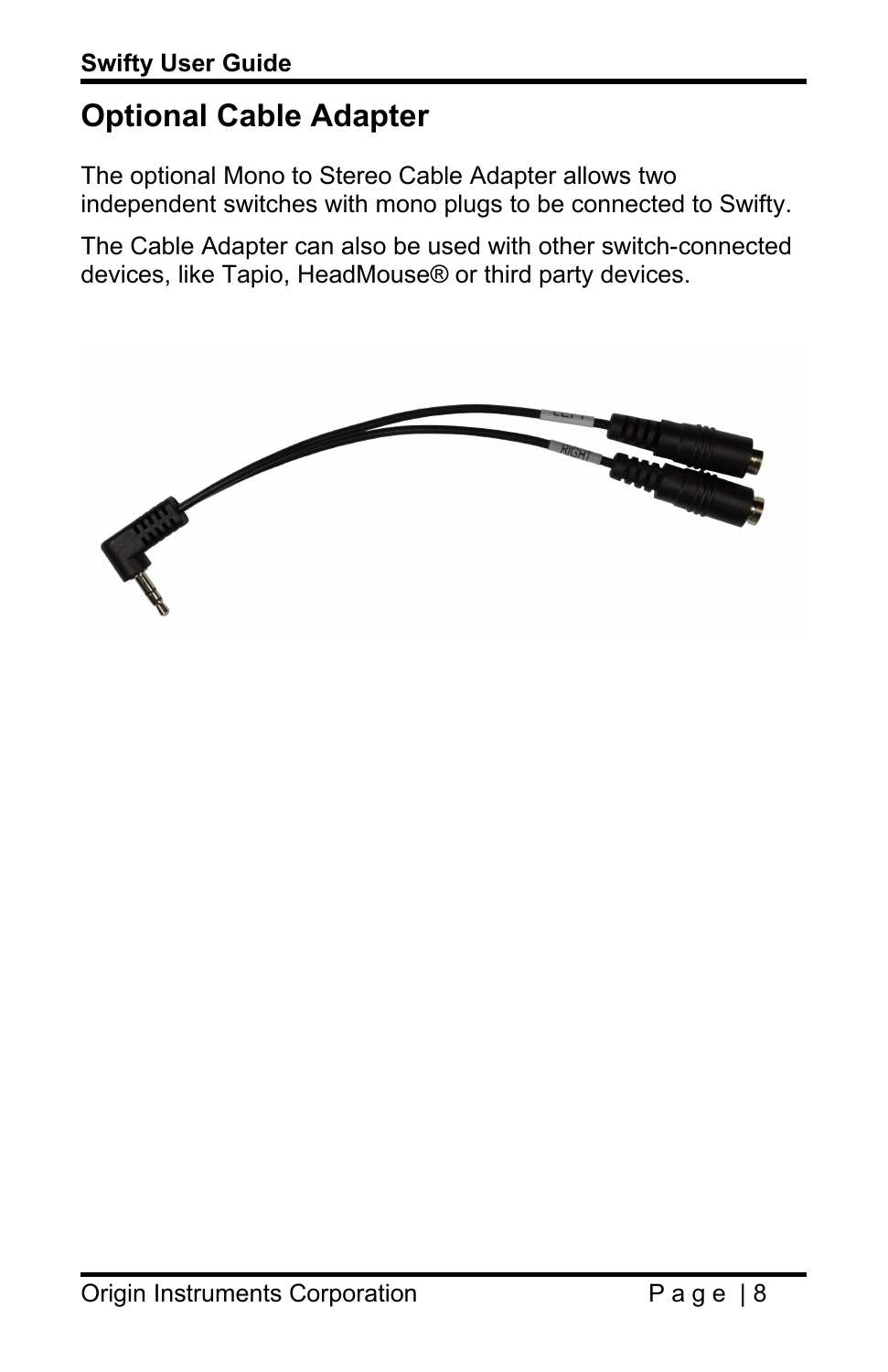# <span id="page-8-0"></span>**Connecting Wirelessly with Beam™**

The optional Beam is a wireless transmitter that works with the wireless receiver built into Swifty. Wireless communication is performed using invisible infrared light. This form of wireless communication can be operated in regulatory environments all over the world. Beam transmits wireless signals for up to three adaptive switches that are then presented to the computer as mouse buttons, joystick buttons, or keyboard keys based on the Swifty configuration.



(Button switch is not included)

#### **Features:**

- Standard 1/8-inch Connectors for up to Three Switches
- 3.75 by 2.5 by 1.1 inches (95-mm x 64-mm x 28-mm)
- Powered by two Standard AA Alkaline Batteries
- Origin Instruments Quality, Reliability and Support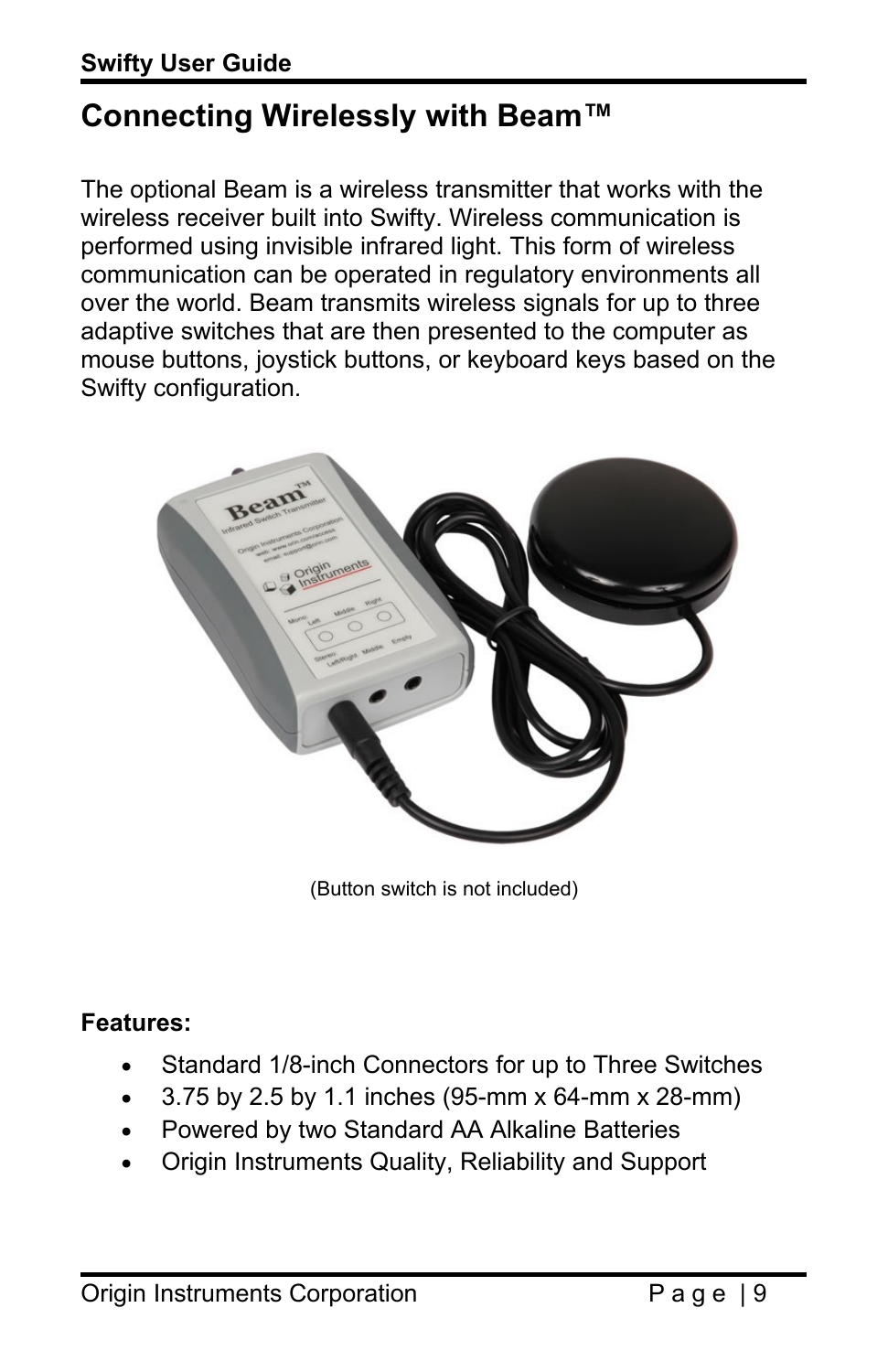# <span id="page-9-2"></span>**General Care and Maintenance**

- 1. Do not force Swifty into a USB port.
- 2. Do not bend Swifty while plugged into a USB port, it will damage the Swifty or the host device.
- 3. Swifty may be cleaned with a damp cloth using any household cleaner.
- 4. Do not allow liquid to enter Swifty.

# <span id="page-9-1"></span>**Customer Support**

Customer support is provided by Origin Instruments during the hours of 8:30 a.m. to 5:30 p.m. Central Standard Time (CST), Monday through Friday.

Please email [support@orin.com](mailto:support@orin.com) or call 972.606.8740.

# <span id="page-9-0"></span>**Warranty Information**

Origin Instruments warrants that Swifty will be free from defects in materials and workmanship for a period of one (1) year from the date of shipment. If the product proves defective during this warranty period, Origin Instruments will, at its option, repair or replace the defective product.

In order to obtain service under the foregoing warranties, the Customer must notify Origin Instruments of the defect prior to the expiration of the warranty period.

The foregoing warranties will not apply to any defect, failure, or damage caused by improper use, or improper or inadequate maintenance and care. Origin Instruments will not be obligated to furnish service under these warranties (a) to repair damage resulting from attempts by unauthorized personnel to install, repair, or service the product; (b) to repair damage resulting from improper use or connection to incompatible equipment; or (c) to service a product that has been modified or integrated with other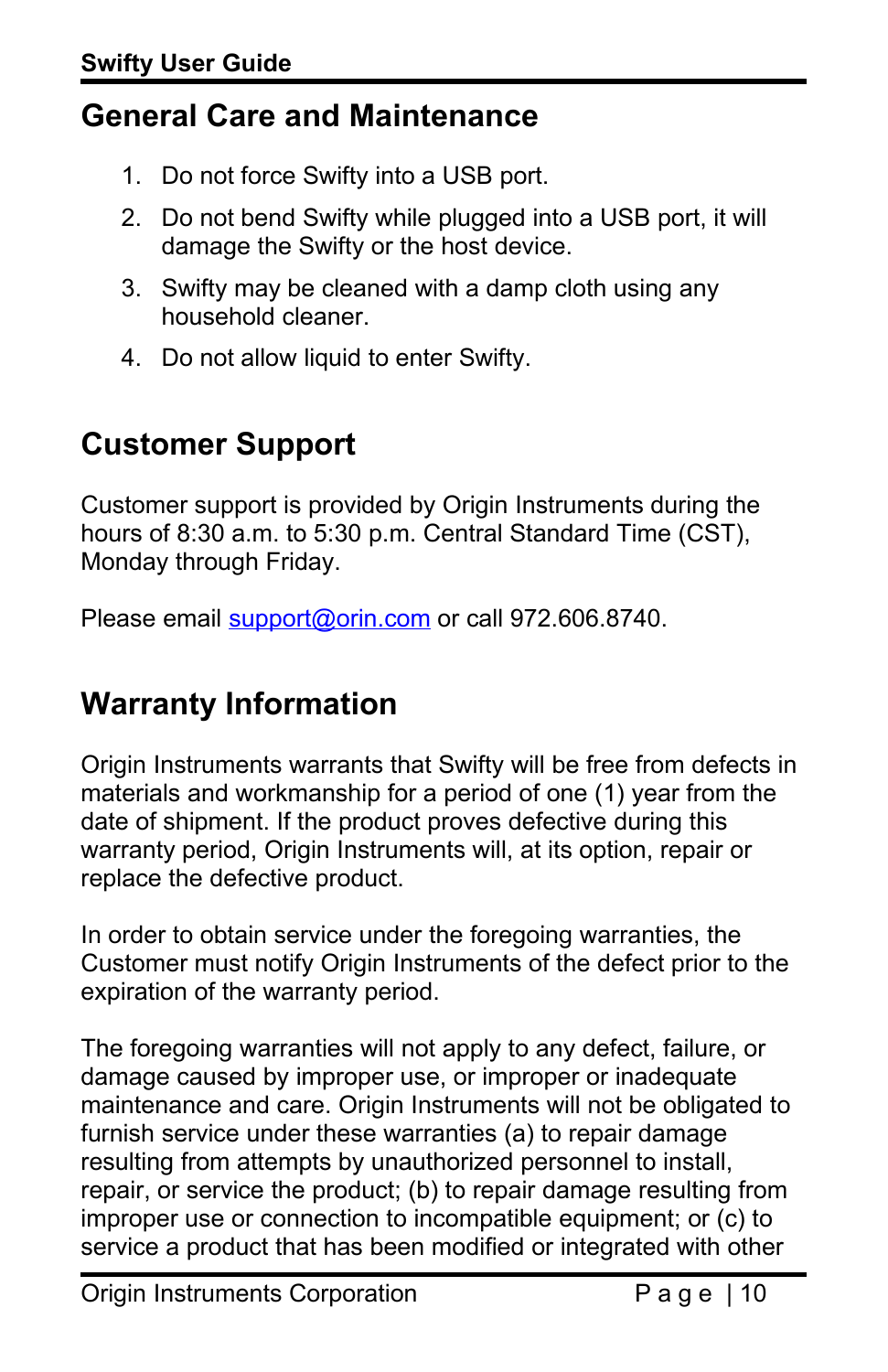#### **Swifty User Guide**

products when the effect of such modification or integration increases the time or difficulty of servicing the product.

The foregoing warranties are given by Origin Instruments with respect to company products in lieu of any other warranties, expressed or implied. Origin Instruments disclaims any implied warranties of merchantability or fitness for a particular purpose. Origin Instruments' responsibility to repair or replace defective products is the sole and exclusive remedy provided to the customer for breach of any of these warranties. Origin Instruments will not be liable for any indirect, special, incidental or consequential damages irrespective of whether Origin Instruments has advance notice of the possibility of such damage.

Products no longer covered by warranty may be suitable for repair. Contact Origin Instruments for an estimated repair fee.

**Before returning a product for repair, please send an email to: [support@orin.com](mailto:support@orin.com) or call 972.606.8740 to request a Return Materials Authorization (RMA) Number.** Once RMA number is assigned, product must be returned postage pre-paid with all components to:

> Origin Instruments Corporation ATTN: Customer Service - RMA (insert your number) 854 Greenview Drive Grand Prairie, TX 75050-2438 USA

For repairs during the warranty period, Origin Instruments will pay for the return of the product to the Customer if the shipment is to a location within the United States. For non-warranty repairs and for warranty repairs outside of the United States, the Customer will be responsible for paying all shipping charges, duties, taxes, and any other charges associated with the return of the product.